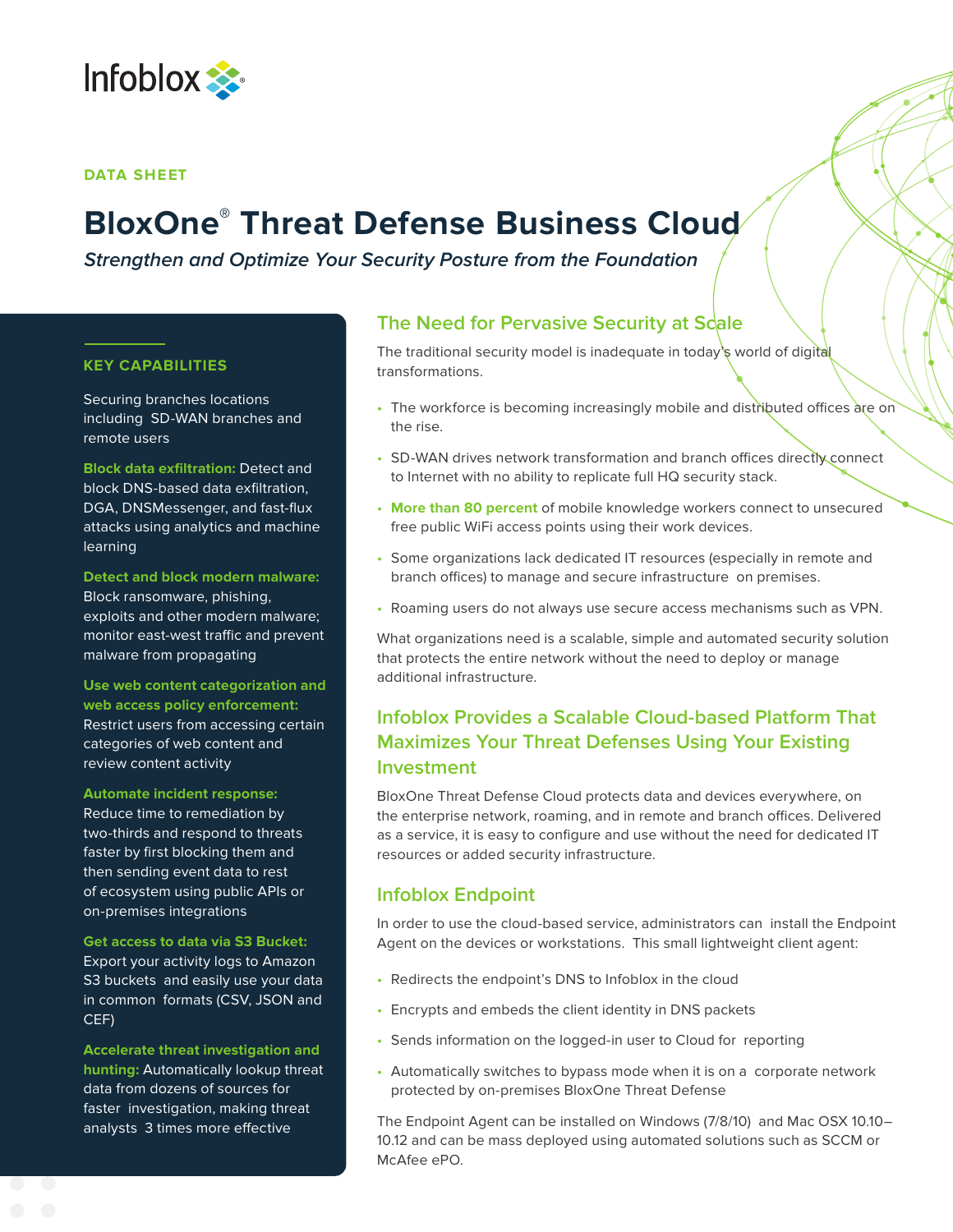## **DNS Forwarding Proxy**

In cases where installing an endpoint agent is not always desirable or possible (certain IoT devices), administrators can use a DNS Forwarding Proxy. It is a virtual appliance that embeds client IP into DNS queries before forwarding to the Infoblox cloud. As with the endpoint agent, the communications are encrypted and client visibility is maintained. The DNS Forwarding Proxy is also integrated with NIOS 8.3 and above, eliminating the need for Infoblox customers to install additional software on-premises.



*"In this day and age there is way too much ransomware, spyware, and adware coming in*  **"** *over links opened by Internet users. The Infoblox cloud security solution helps block users from redirects that take them to bad sites, keeps machines from becoming infected, and keeps users safer."*

> **Senior System Administrator and Network Engineer, City University of Seattle**

## **The Infoblox SaaS Advantage**

BloxOne Threat Defense Business Cloud is a software-as-a- service (SaaS) solution that brings nextgeneration security capabilities to your existing on-premises infrastructure. Cloud-based and elastically scalable, the solution enables:

- Immediate improvement of a company's security posture
- Immediate access to next-generation features for trial
- Minimized IT overhead



Figure 1: Workflow Scenario for BloxOne Threat Defense Business Cloud